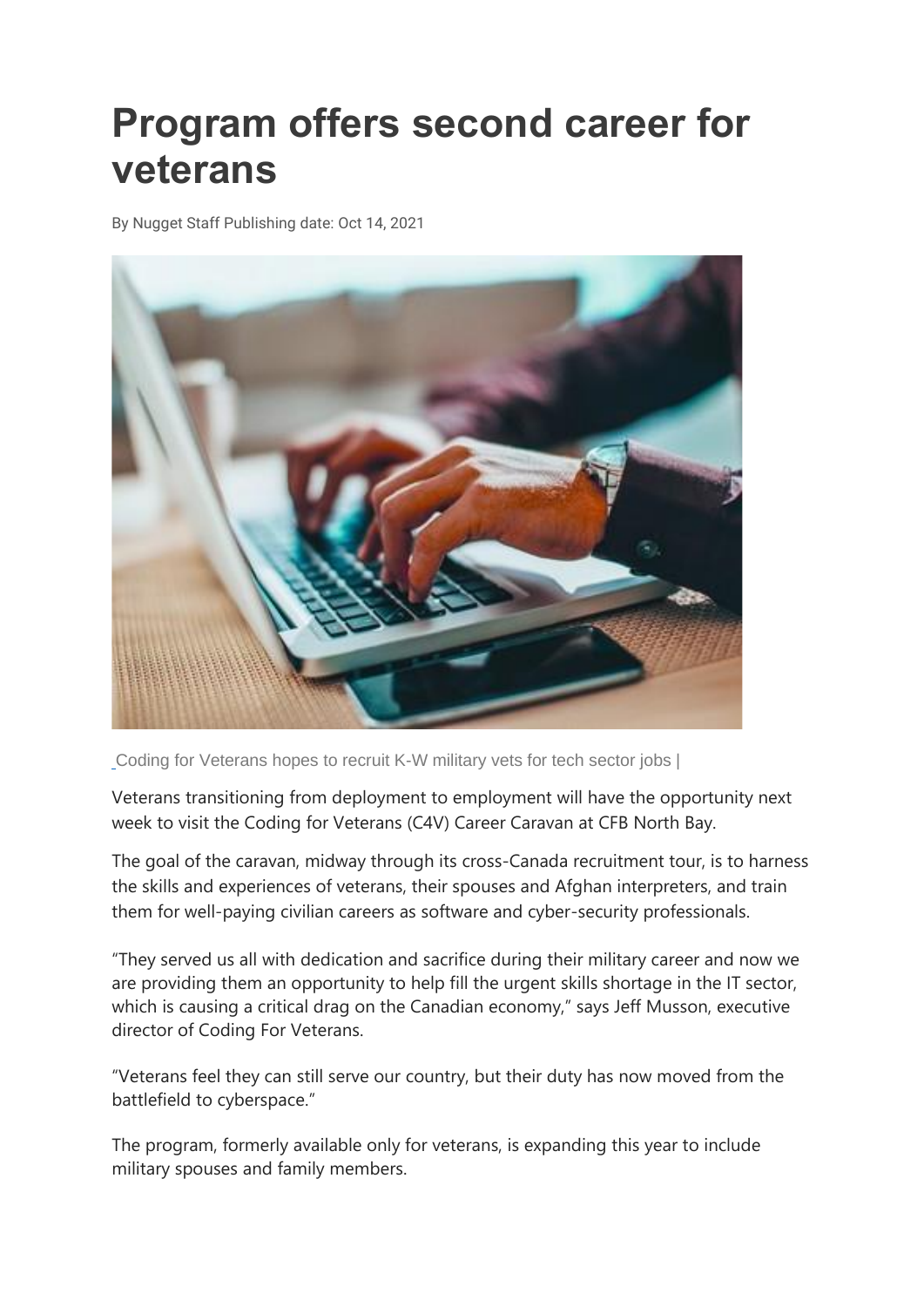C4V also has opened the program to allow Afghan interpreters, who can safely immigrate to Canada, to enrol and retrain for tech sector jobs alongside the CAF members they once served with.

Almost 150,000 software and cyber-security positions in Canada could go unfilled in the next few years.

The Coding for Veterans Career Caravan is COVID-19 compliant, so veterans will be able to safely receive career advice in person.

Coding for Veterans is an intensive eight-month, online program offered in partnership with the University of Ottawa, which provides graduating military veterans with job-ready training and certification in the areas of software development and cyber security.



Re-training Canada's veterans for second career in IT

For those veterans who qualify, the tuition for the program is fully paid for by Veterans Affairs Canada.

"We are providing the military veterans with the tools required for a career in IT," says C4V academic director Pat Shaw.

"We have tech companies and government agencies interested in filling their tech talent pipeline with graduates from our program, while at the same time, our program provides military veterans with a solid career in which to gain stable, long-term employment."